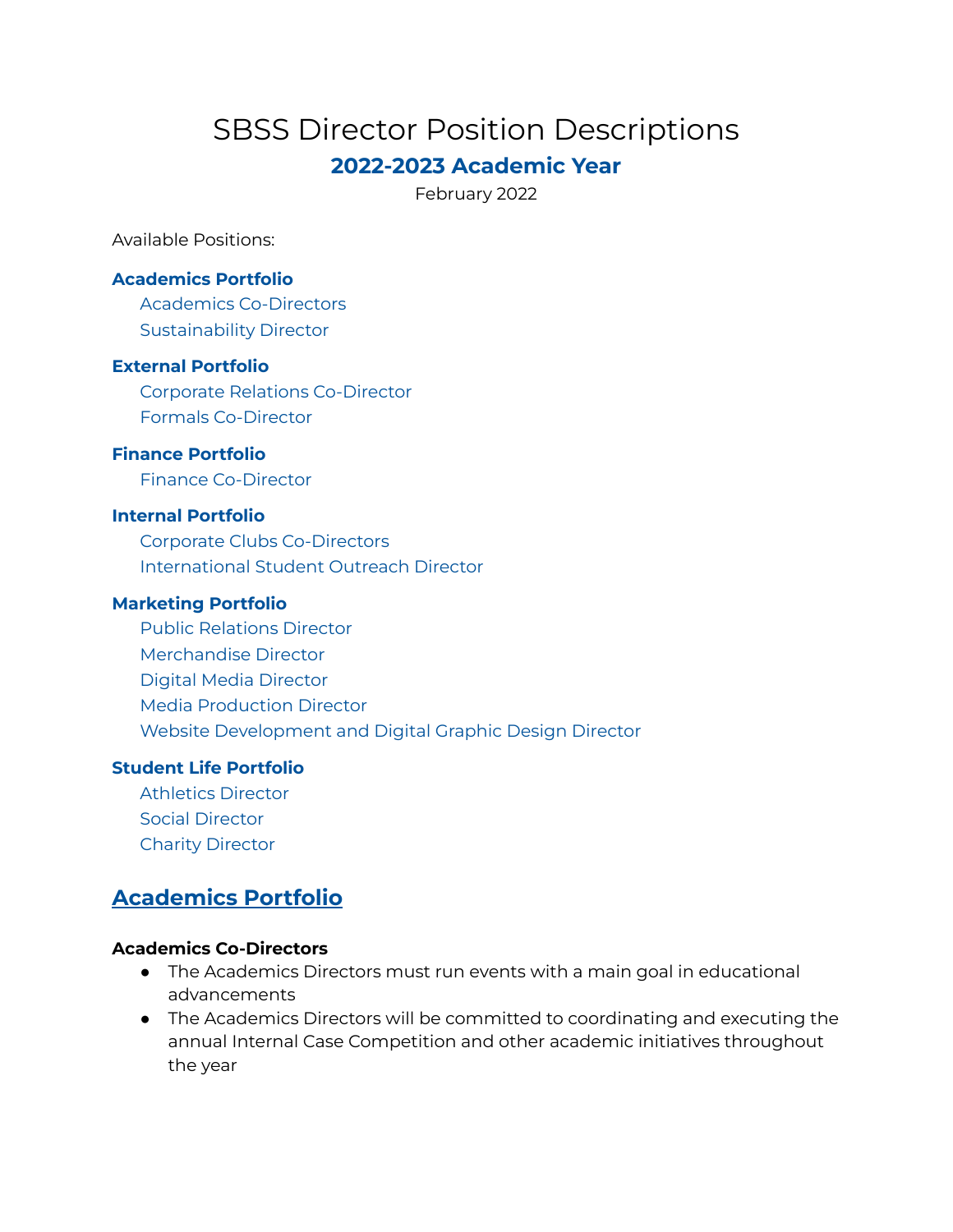- The Academics Directors will be responsible for aiding in creating, developing and growing new mental health and wellness events and initiatives
- The Academics Directors will interview and select candidates for their Academics Committee

### **Sustainability Director**

- The Sustainability Director will be responsible for hosting 1-2 sustainability oriented events and initiatives for Sprott students
- The Sustainability Director will assist members of the SBSS council by providing guidance on events and initiatives in relation to sustainability
- The Sustainability Director is responsible to sit on the Sprott Sustainability Champions Committee with the goal to bridge the SBSS and the the Sprott School of Business in our sustainability efforts

## <span id="page-1-0"></span>**External Portfolio**

### <span id="page-1-1"></span>**Corporate Relations Co-Director**

- The Corporate Relations Director will be responsible for coordinating sponsorships with the VP External and the President
- The Corporate Relations Director will be responsible for reviewing and/or creating all contracts that are signed by the SBSS to ensure accuracy and consistency
- The Corporate Relations Director will be responsible for following up with partners after events, ensuring a follow-through and potential future sponsorship
- The Corporate Relations Director will be responsible for managing the Networking Co-Directors who will assist in partner outreach and maintaining those positive connections throughout the academic year
- The Corporate Relations Director will be responsible for updating the SBSS contact list throughout the year

### <span id="page-1-2"></span>**Formals Co-Director**

- The Formals Directors are responsible for coordinating the Annual Business Banquet, Gala, and 2-4 Networking Events per academic year
- The Formals Directors will be in charge of all aspects of the events, but must coordinate with the VP External for the recruitment of business professionals for the Annual Business Banquet and Networking events
- The Formals Directors are allowed to negotiate contracts, even long term ones, for the event venues and suppliers, with final acceptance coming from the Executive
- The Formals Directors must completely oversee the Annual Business Banquet and Gala for the SBSS with support from the VP External

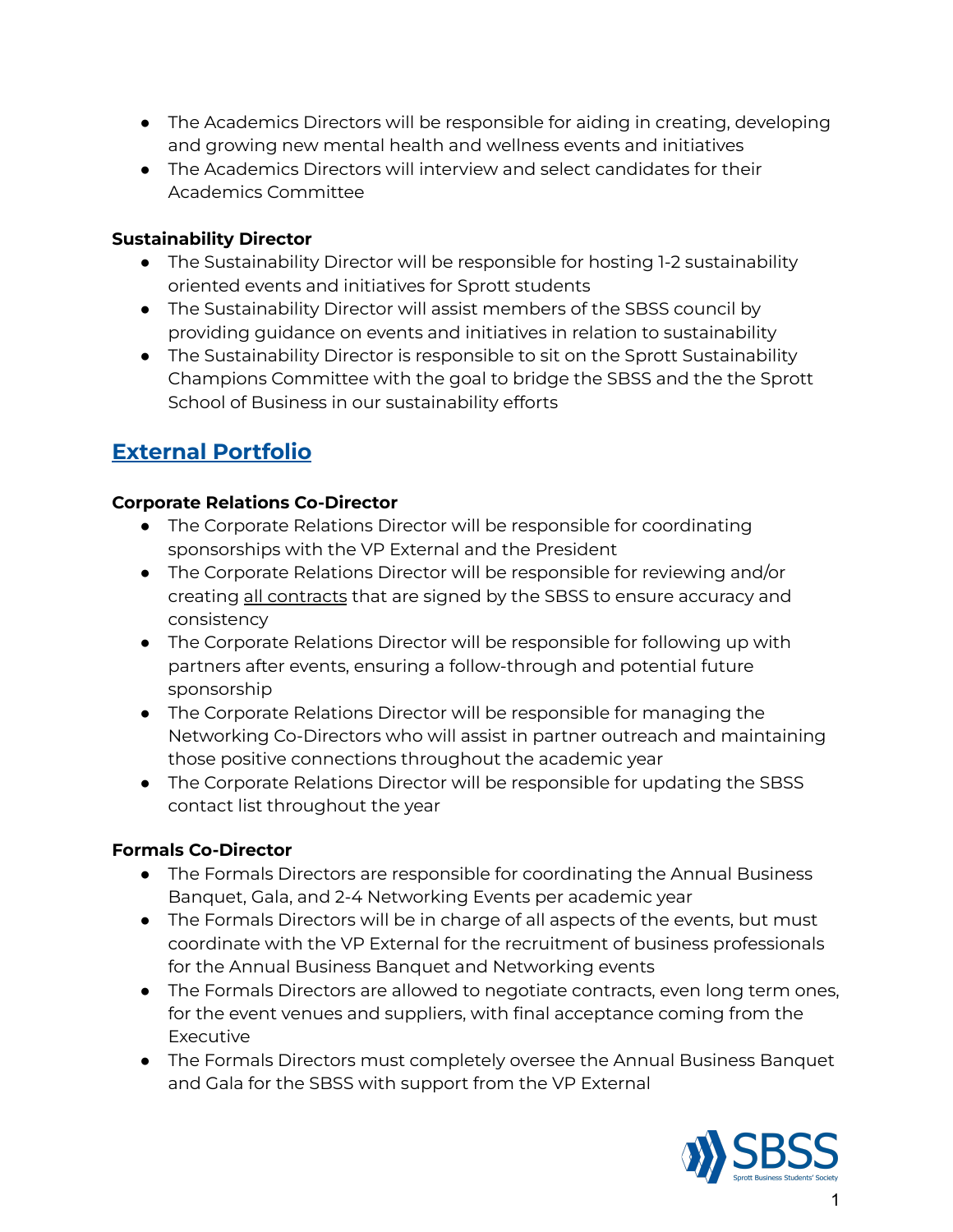● The Formals Directors will be responsible for following up with partners after events, ensuring a follow-through and potential future sponsorship

## <span id="page-2-0"></span>**Finance Portfolio**

### <span id="page-2-1"></span>**Finance Co-Director**

- The Finance Director is responsible for coordinating and compiling all Sprott conference reimbursements
- The Finance Director is responsible for coordinating and compiling all Sprott club reimbursements
- The Finance Director is responsible for assisting the VP Finance with monthly bank reconciliations
- The Finance Director will be a member of the SBSS Scholarship and Bursary Board Committee

## <span id="page-2-2"></span>**Internal Portfolio**

### <span id="page-2-3"></span>**Corporate Clubs Co-Directors**

- The Corporate Clubs Directors will be responsible for the coordination of the SBSS and all Sprott Clubs, and their efforts with associated events held throughout the year
- The Corporate Clubs Directors will be responsible for maintaining relations with all Sprott Club executives and members
- The Corporate Clubs Directors will be responsible for working to create transparency between the SBSS and all Sprott Clubs
- The Corporate Clubs Directors will work closely with BCMC to fully understand the needs of each individual Sprott Club
- The Corporate Clubs Directors are required to keep the VP Internal, President, and the rest of the Council informed of the progress and activities of the Sprott Clubs

### **Equity and Inclusion Director**

- The Equity and Inclusion Director is responsible for fostering a safe and inclusive environment for underrepresented and equity seeking groups within the Sprott community
- The Equity and Inclusion Director will host 3 to 4 events alongside the Vice President of Internal Relations and Assistant Dean of Equity and Inclusive Communities. These events will be open to all undergraduate Sprott School of Business students and the greater Carleton Community
- The Equity and Inclusion Director will be a member of the SBSS Scholarship and Bursary Board Committee

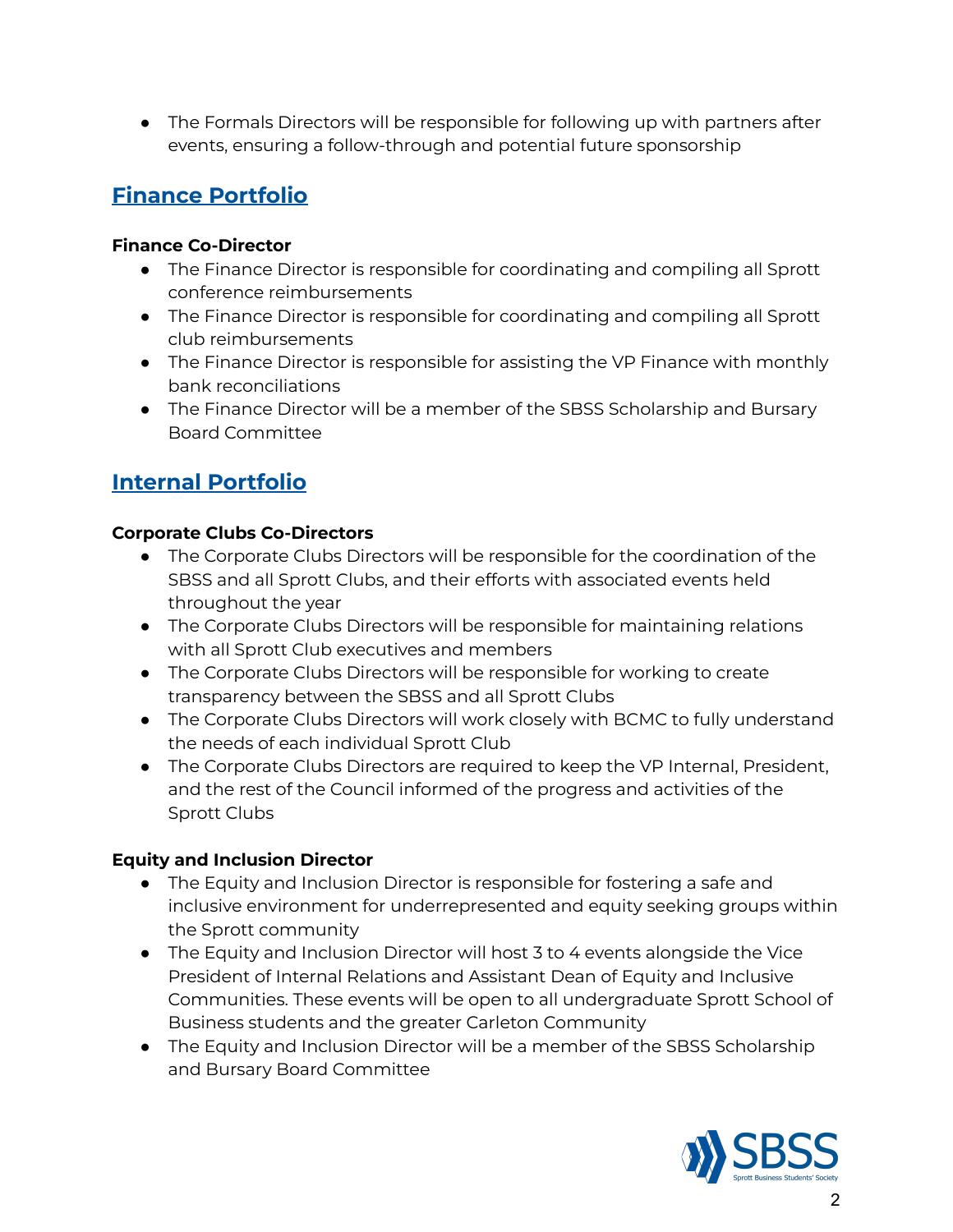- The Equity and Inclusion Director will oversee the Equity and Inclusion Committee
- The Equity and Inclusion Director will work closely alongside the VP Internal and the International Student Representative

### <span id="page-3-0"></span>**International Student Outreach Director**

- The International Student Outreach Director is responsible for working alongside the International Student Representative(s) to engage the international student body attending the Sprott School of Business
- The International Student Outreach Director is responsible for working alongside the International Student Representative(s) to aid with the planning and hosting of the annual SBSS x Clubs Sprottluck
- The International Student Outreach Director is responsible for working alongside the International Student Representative(s) to run at least one event during the SBSS Student Appreciation Week with the main goal of engaging Sprott's international community
- The International Student Outreach Director is responsible for working alongside the International Student Representative(s) to host one meeting per semester for International students and students who are interested in International student affairs. The purpose of these meetings are to engage and receive feedback/suggestions from the International student body
- The International Student Outreach Director is responsible for working alongside the International Student Representative(s) to work closely with the Sprott International Business Association (SIBA) in order to better enhance the experience of both International students as well as International Business students

## <span id="page-3-1"></span>**Marketing Portfolio**

### <span id="page-3-2"></span>**Public Relations Director**

- The Public Relations Director will be responsible for managing the Public Relations Managers and all its members.
- The Public Relations Director must be in all the interviews and aid in choosing the Public Relations Managers.
- The Public Relations Director will be responsible for coordinating the Public Relations Managers with the Marketing portfolio to ensure that they are following the campaign

### <span id="page-3-3"></span>**Merchandise Director**

● The Merchandise Director is responsible for designing, coordinating and stocking the SBSS with merchandise to sell and give away

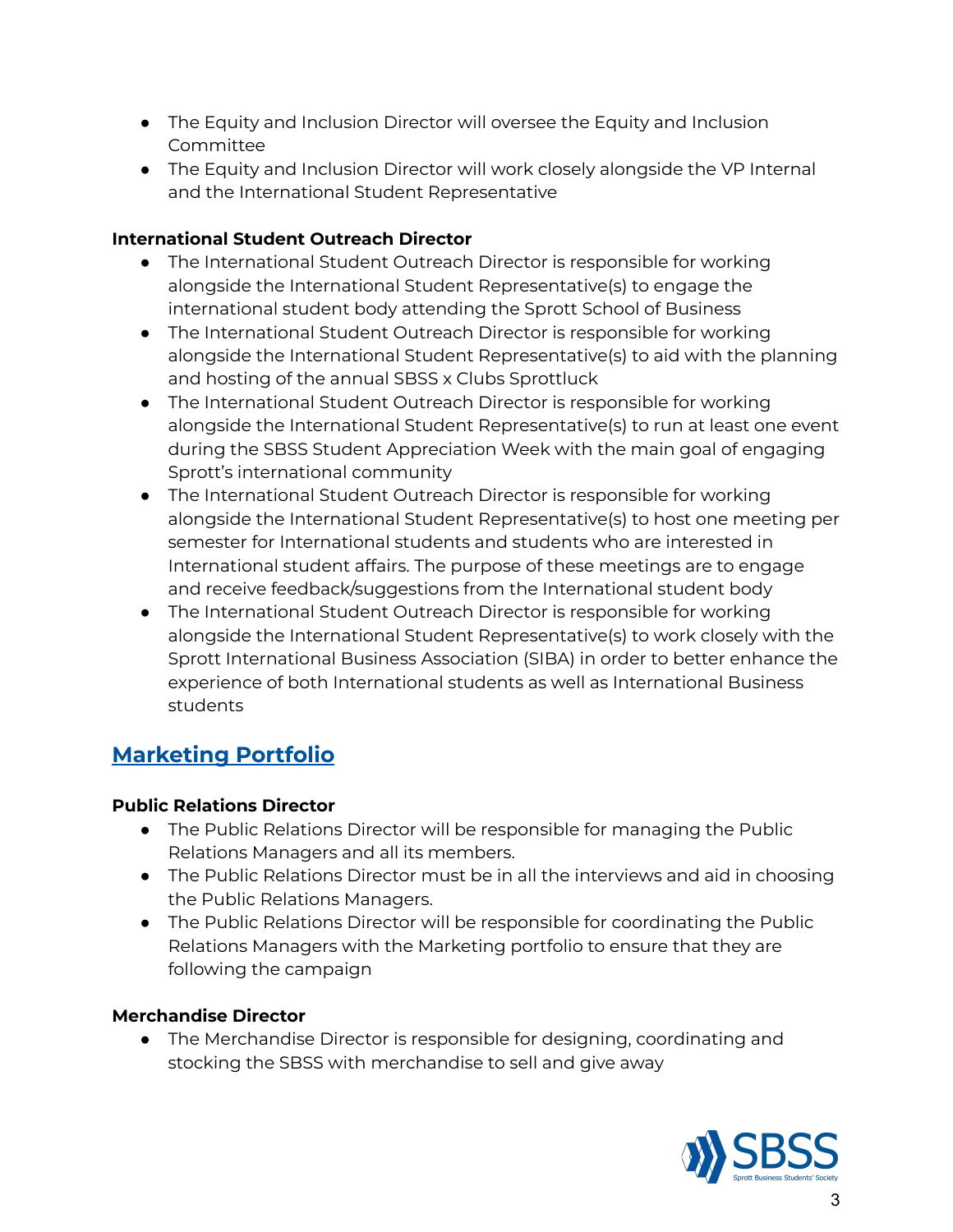- The Merchandise Director must pass all designs and contracts through the Executive before ordering from the supplier
- The Merchandise Director is responsible for regular inventory counts
- The Merchandise Director must work to try to solve any discrepancies with the merchandise inventory count
- The Merchandise Director will be responsible to get the prices approved by the VPF before sales
- The Merchandise Director is encouraged to create promotions with the Marketing Director for the merchandise sales

### <span id="page-4-0"></span>**Digital Media Director**

- The Digital Media Director is responsible for taking any necessary photographs for the SBSS, whether for events or for marketing purposes
- The Digital Media Director is responsible for all visual marketing within the **SBSS**
- The Digital Media Director will aid in posting on the social media sites, including Facebook, Twitter, Instagram, the blog and any other hosted site the SBSS has activated.
- The Digital Media Director will be responsible for creating print ads, banner ads, videos and any other visual marketing the Council needs for events
- The Digital Media Director must monitor the social media sites, ensuring the content is appropriate

### <span id="page-4-1"></span>**Media Production Director**

- The Director of Media Production is responsible for taking any necessary photographs or videos for the SBSS, whether for events or for marketing purposes
- The Director of Media Production must work towards implementing innovative ideas and find solutions to any problem that may arise within the marketing portfolio
- The Director of Media Production is responsible for contributing to all visual marketing within the SBSS
- The Director of Media Production is responsible for updating and monitoring visual media (photography and videography) on the SBSS website on a continual basis
- The Director of Media Production will work with the Digital Media Director to aid in posting on the social media sites, including Facebook, Twitter, Instagram, the blog and any other hosted site the SBSS has activated.

### <span id="page-4-2"></span>**Website Development and Digital Graphic Design Director**

● The Website Development and Digital Graphic Design Director is responsible for updating and monitoring the SBSS website

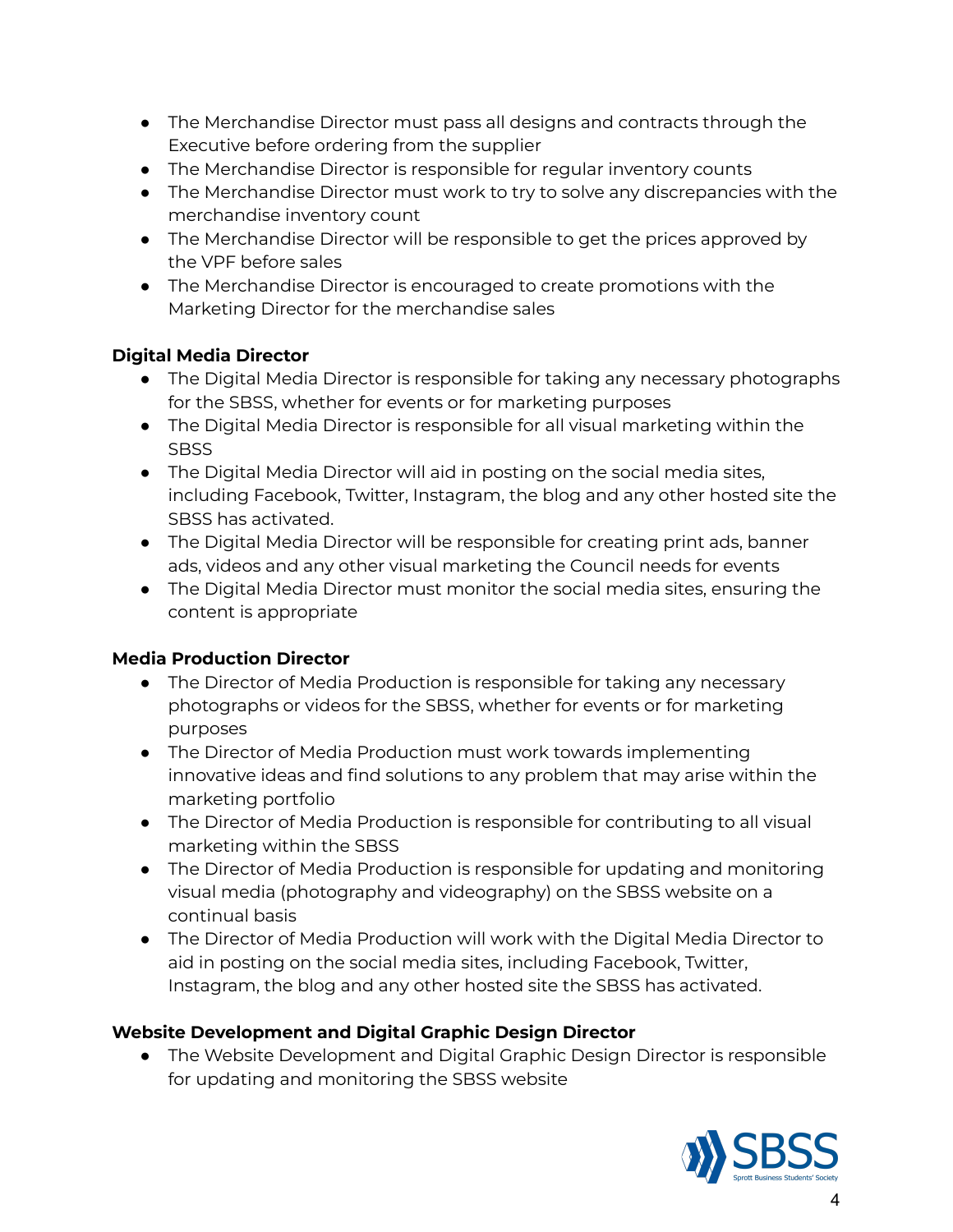- The Website Development and Digital Graphic Design Director is responsible for continued maintenance of the SBSS website
- The Website Development and Digital Graphic Design Director is responsible for the development of new pages and features to the SBSS website, ensuring information stays updated with upcoming events and important information for students
- The Website Development and Digital Graphic Design Director will work cooperatively with Digital Media Director and VP Marketing to ensure web design aligns with SBSS brand standards
- The Website Development and Digital Graphic Design Director will create the website layout and user interface, and manage of user experience
- The Website Development and Digital Graphic Design Director will generate and design email marketing campaigns
- The Website Development and Digital Graphic Design Director will work alongside the Digital Media Director and VP Marketing to create graphics, and engaging content to promote SBSS related events
- The Website Development and Digital Graphic Design Director will work alongside the Digital Media Director and VP Marketing to create content that furthers the SBSS brand and identity

## <span id="page-5-0"></span>**Student Life Portfolio**

### <span id="page-5-1"></span>**Athletics Director**

- The Athletic Director must run sport-oriented events throughout the academic year
- There must be 2-3 events, at least one in each the Fall and Winter semester, plus the coordination of at least two intramural teams in each of the Fall and Winter semester
- Athletics Director will be responsible to try to increase engagement for all athletic events
- The Athletics Director will interview and select all candidates for their Athletics Committee

### <span id="page-5-2"></span>**Social Director**

- The Social Director must run social and networking-oriented events throughout the academic year
- There must be 2-3 events, at least one in each the Fall and Winter semester
- Social Director is responsible to try to increase engagement for social events
- The Social Director will be responsible for coordinating Student Appreciation Week in the Winter semester